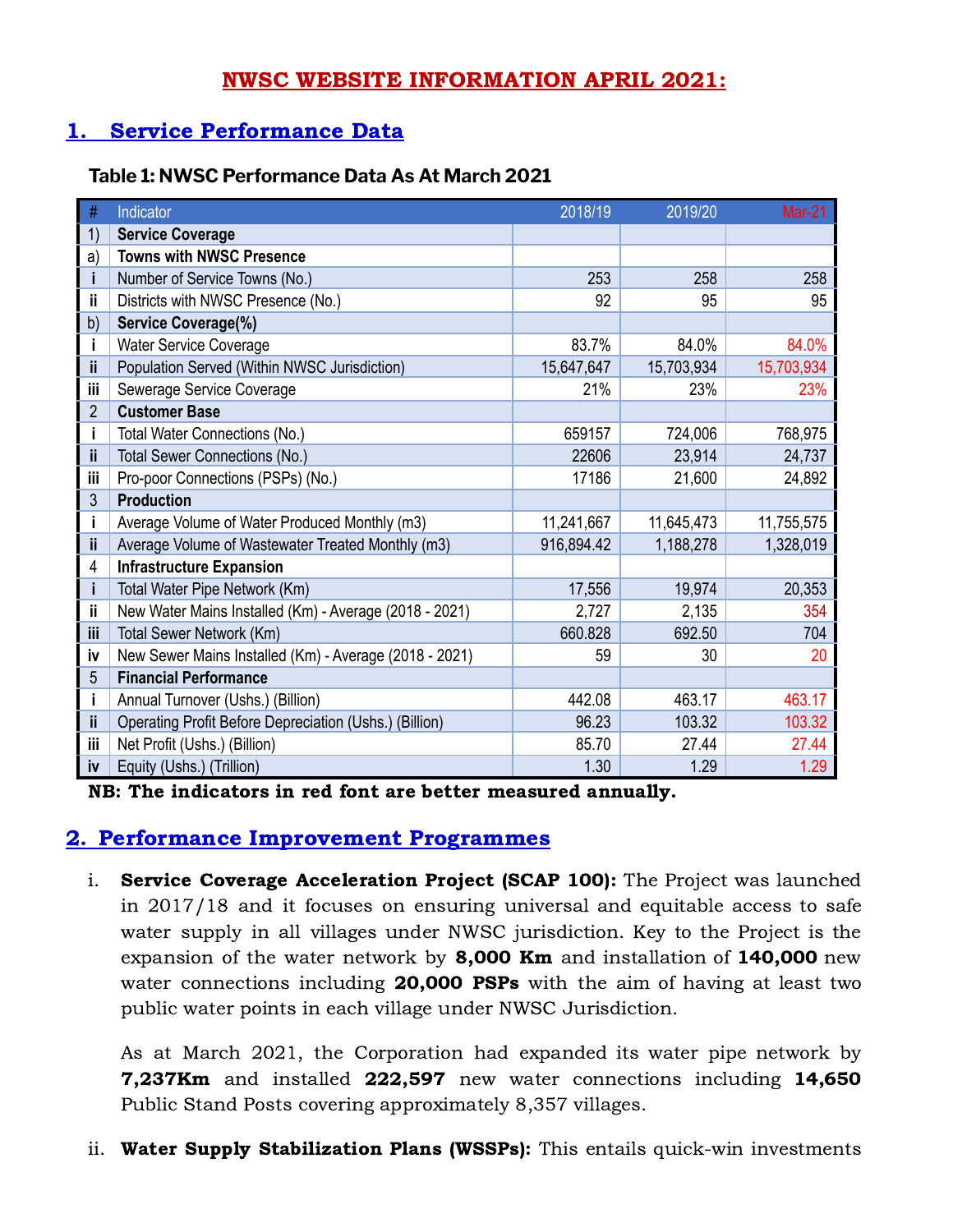in water production and supply infrastructure to improve supply reliability. These WSSPs are mainstreamed within the SCAP100 project. During the review period, the Corporation implemented various WSSP undertakings, which included; installation and replacement of booster pumps, drilling of boreholes, laying and rehabilitation of transmission and distribution lines in various Areas among others.

- iii. Water Loss Prevention Programmes: The Corporation currently loses 35% of the water supplied. These programmes are therefore aimed at curbing water losses through enhanced monitoring and partnerships. The programmes are spread across all NWSC Areas. They include; WALOPU (Kampala Water), RESAIL (Entebbe), LINSAR (Lira) and SNARP (Jinja), among others.
- iv. **Stakeholder Engagement Programmes:** Cognizant of the need to effectively deliver services through management of stakeholder expectations, NWSC undertook various stakeholder engagement Programmes using a cocktail of channels including; Radio Programs, Television Shows and documentaries, sensitization Programmes at places of worship and community meetings, magazines, and social media campaigns. Key among the stakeholder engagement Programmes include;
	- a) School Water and Sanitation Clubs (SWAS): The Corporation launched the School Water & Sanitation (SWAS) Clubs in October 2014 with the aim of sensitizing schoolchildren about water, sanitation and hygiene. This is because children are a critical segment of our society (as future leaders) and need to be involved in water, sanitation and environmental issues for sustainability. SWAS started with 50 schools but by the end of the FY 2019/20, 293 schools were participating in the Club.
	- b) Water Community Sensitization Clubs (WACOSE): The Programme entails community engagements in mobilization and sharing of information in regard to water and sewerage services within Kampala with the major objective of; enhancing public awareness on NWSC services and improving feedback that will enhance service delivery.
- v. **Customer Re-connect Program:** The Programme entails reaching out to disconnected customers, with the aim of wooing them back onto supply. The major objective of the Programme is to reduce suppressed accounts, reduce arrears, reduce NRW and increase billed revenue from wooed back accounts. Other objectives include; reduction in illegal water-use and improvement of customer satisfaction.

#### vi.Commercial Performance Improvement Programmes:

a) Revenue Recovery Acceleration Program (RRACE): The Programme entails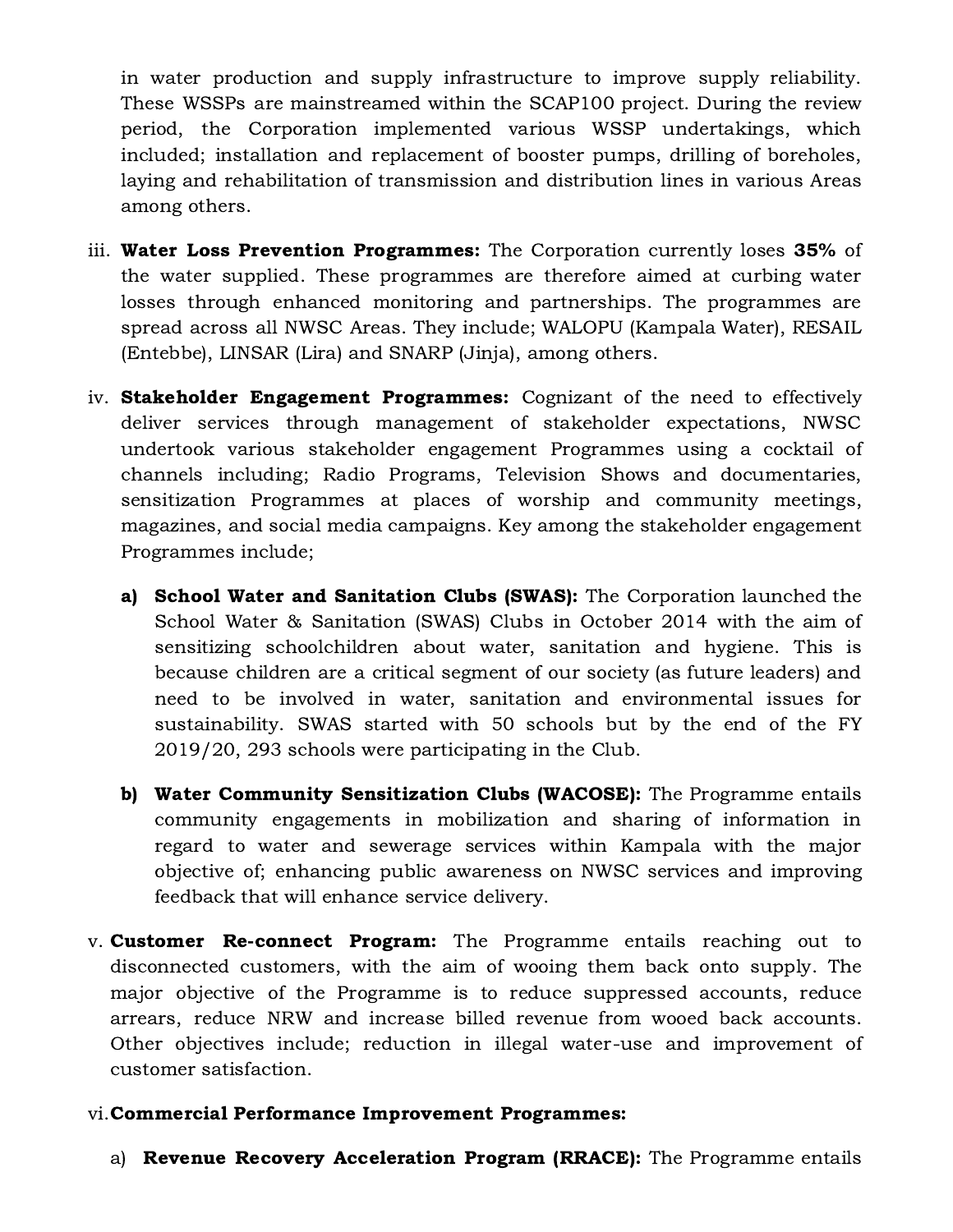engagement of selected Areas with an aim of recovering revenue and retaining sustainable growth by addressing the key factors hindering revenue growth. The key objectives of the Programme include increasing water sales, billing and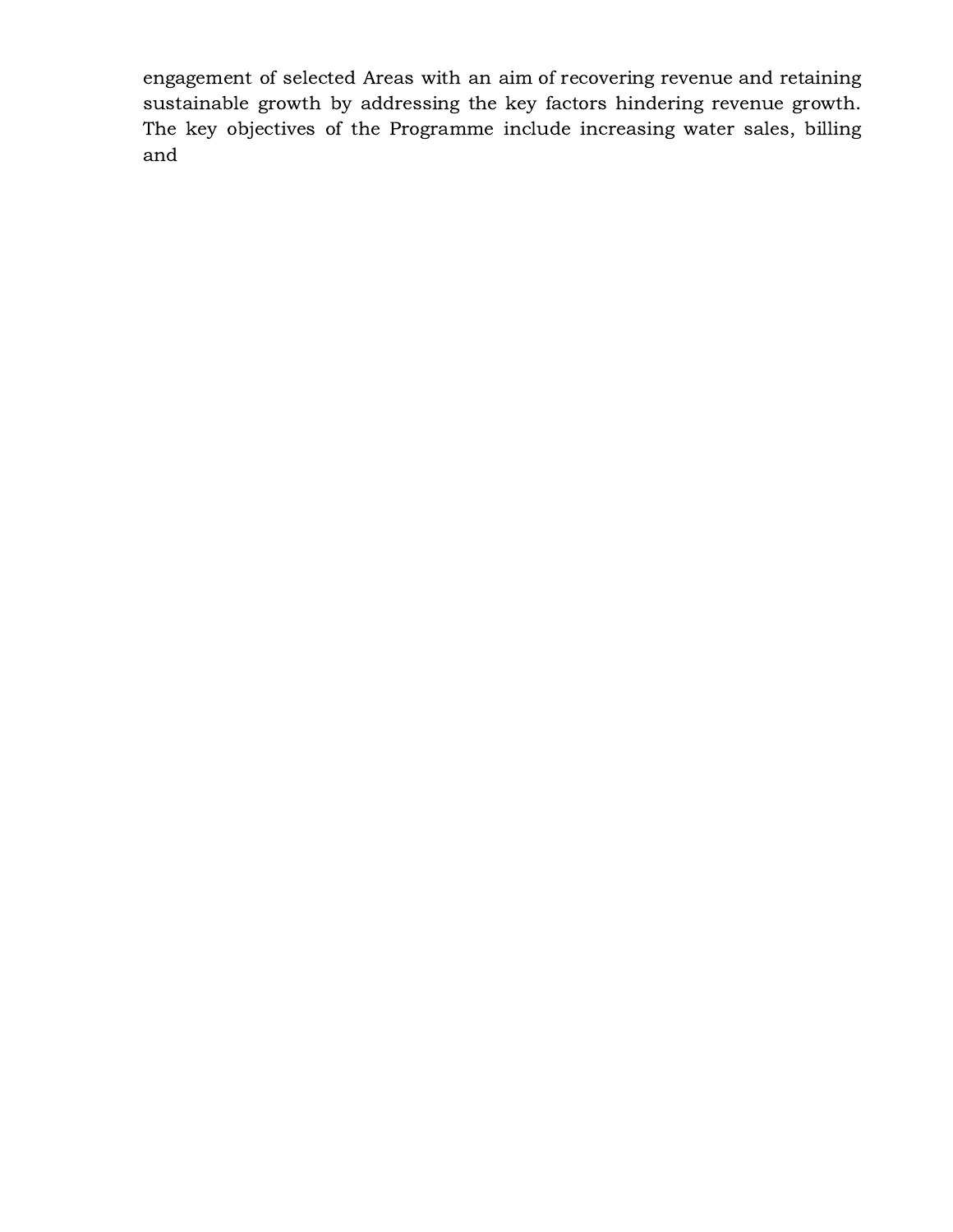collections, attaining a break-even status, and reduction of NRW and arrears.

b) LIMB (Leaks, Intermittent Supply, Metering and Bursts): The Programme is implemented in Kampala Water with the aim of reducing NRW and increasing billing. It entails combating leaks and bursts, increase production capacity to avert intermittent water supply, and replacement of defective meters.

## 3. Capital Project Implementation

|                | Project name /<br><b>Location</b>                                                                | <b>Project Objective</b>                                                                                                                                                                                        | <b>Project</b><br><b>Amount</b> | <b>Funding</b><br><b>Agency</b>                                                                         | <b>Project Components</b>                                                                                                                                                                                                                                                                                                                                                                                          | <b>Status as at March 2021</b>                                                                                                                                                                                                                                                                                                          | <b>Completion</b><br><b>Date</b> |
|----------------|--------------------------------------------------------------------------------------------------|-----------------------------------------------------------------------------------------------------------------------------------------------------------------------------------------------------------------|---------------------------------|---------------------------------------------------------------------------------------------------------|--------------------------------------------------------------------------------------------------------------------------------------------------------------------------------------------------------------------------------------------------------------------------------------------------------------------------------------------------------------------------------------------------------------------|-----------------------------------------------------------------------------------------------------------------------------------------------------------------------------------------------------------------------------------------------------------------------------------------------------------------------------------------|----------------------------------|
| 1.             | Lake Victoria<br>Protection Phase II<br>Project, Kampala<br>Sanitation<br>Programme -<br>Kampala | To improve sanitation<br>and hygiene in<br>Kampala.                                                                                                                                                             | Euro 141.8<br>million           | African<br>Development<br>Bank (AfDB),<br>Germany<br>Government<br>through KfW<br>and GoU.              | • Nakivubo Waste Water Treatment<br>Plant (WWTP)<br>• Kinawataka and Nakivubo sewers<br>• Kinawataka Pre-treatment and<br><b>Pumping Station</b>                                                                                                                                                                                                                                                                   | • Substantially complete and is under<br>Defects Monitoring.<br>• Completed<br>• Completed                                                                                                                                                                                                                                              | <b>June 2022</b>                 |
| 2.             | Kampala Water<br>Lake Victoria<br><b>WATSAN Project</b>                                          | Addressing water<br>supply challenges in<br>greater Kampala<br>metropolitan area up to<br>the year 2035.                                                                                                        | <b>Euro 150</b><br>million      | Mutual<br>Reliance<br>Initiative<br>(MRI) whose<br>partners are<br>GoU, KfW,<br>AFD, EU-ITF<br>and EIB. | • Network Restructuring &<br>Rehabilitation.<br>• Extension of Water Supply and<br>Sanitation Services in Informal<br>Settlements.<br>• Laying of the Katosi-Kampala<br><b>Transmission Mains.</b><br>• Construction of the Katosi Drinking<br>Water Treatment Plant.                                                                                                                                              | • Topographical surveys in different<br>sections of the network and Hydraulic<br>modelling on-going.<br>• Financial evaluation completed and<br>report submitted to the DPs for No<br>Objection.<br>• Pressure testing of the Transmission<br>line at 80% completion.<br>• The Plant is substantially complete<br>and under monitoring. | <b>June 2024</b>                 |
| $\overline{4}$ | Integrated Water<br>Management and<br>Development<br>Project (IWMDP)                             | To improve access to<br>water supply and<br>sanitation services,<br>capacity for integrated<br>water resources<br>management and the<br>operational<br>performance of service<br>providers in Project<br>areas. | <b>USD 313</b><br>million       | World Bank,<br>KfW, GoU                                                                                 | • Construction and rehabilitation of<br>Water Supply and Sanitation<br>infrastructure in Mbale Municipality<br>• Construction of Gulu-Karuma Water<br><b>Supply Project</b><br>• Improve water supply and sanitation<br>in Adjumani Urban Area, including<br>support to refugees.<br>• Carrying out of environmental and<br>social management activities to<br>protect water sources and sensitize<br>communities. | • Augmented water supply study report<br>received.<br>• Technical evaluation of the Project<br>completed.<br>• Kick-off meeting held on 11th Mar<br>2021.<br>• Procurement for Expression of<br>Interest for supervision consultancy<br>initiated.                                                                                      | <b>June 2025</b>                 |

#### Status of Project Implementation as at March 2021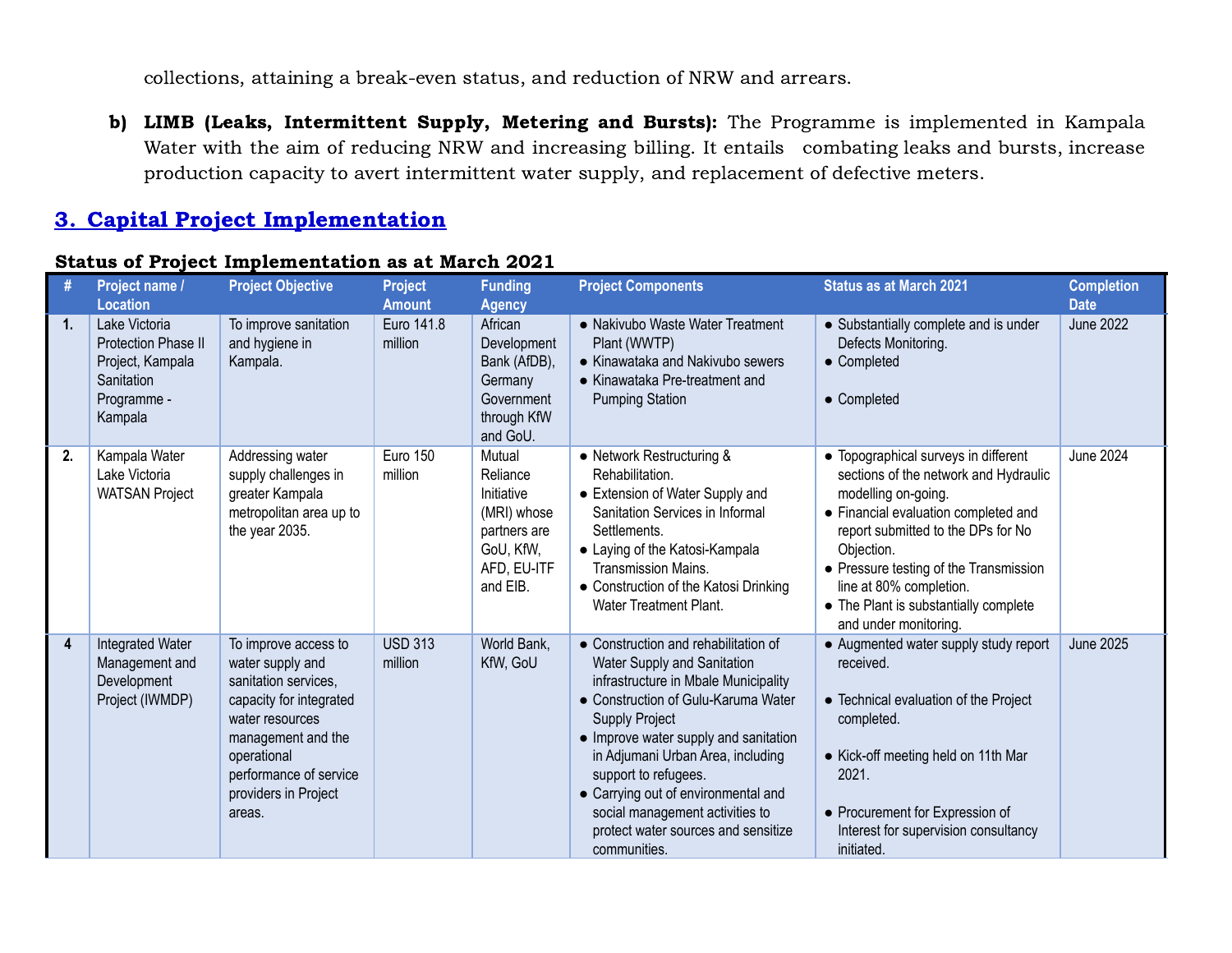| 5              | South Western<br>Cluster<br>(Development of<br>WatSan<br>Infrastructure for the<br>Mbarara-Masaka<br>Areas) | This project intends to<br>address the water and<br>Sanitation infrastructure<br>in the Mbarara, Masaka<br>and Isingiro towns.                         | Euro 126<br>million              | French<br>Development<br>Agency (AFD)<br>and<br>Government<br>of Uganda<br>(GoU). | • Kagera Water Treatment Plant<br>• Rehabilitation of the Water Supply<br>system in Mbarara.<br>• Rehabilitation of the Water Supply<br>System in Masaka.                                                                                                                 | • Review of the detailed design<br>documents.<br>• Draft tender documents for works<br>received and currently under review.<br>• The Procurement of the consultant is<br>in the final stages; Draft contract has<br>been sent to the Solicitor General for<br>clearance. | December<br>2024 |
|----------------|-------------------------------------------------------------------------------------------------------------|--------------------------------------------------------------------------------------------------------------------------------------------------------|----------------------------------|-----------------------------------------------------------------------------------|---------------------------------------------------------------------------------------------------------------------------------------------------------------------------------------------------------------------------------------------------------------------------|--------------------------------------------------------------------------------------------------------------------------------------------------------------------------------------------------------------------------------------------------------------------------|------------------|
| $6\phantom{1}$ | Service Coverage<br><b>Acceleration Pro</b><br>100                                                          | To increase access to<br>safe water supply in all<br>villages under NWSC<br>jurisidiction.                                                             |                                  | Government<br>of the<br>Republic of<br>Uganda and<br><b>NWSC</b>                  | • Expansion of the NWSC Water Pipe<br>Network by at least 8000Km<br>• Installation of at least 140,000 new<br>connections<br>• Installation of at least 20,000 Public<br>Taps (PSPs) to cover 12,000 Villages<br>with at least 2 PSPs per Village                         | • 7,237Km have been laid<br>• Installed 222,597 new water<br>connections<br>• Installed 14,650 Public Stand Posts<br>covering approximately 8,357<br>villages.                                                                                                           | <b>June 2022</b> |
| $\overline{7}$ | <b>Wakiso West</b><br>WatSan Project                                                                        | To improve the quality<br>of life, health and<br>economy of people in<br>the south and west of<br>greater Kampala.                                     | Euro 1.2<br>million              |                                                                                   | • Feasibility studies for the<br>development of the new WTP,<br>abstraction system, primary bulk<br>storage reservoir, associated<br>pumping main, distribution system a<br>Faecal Sludge Treatment Plant and<br>Supply of Water in Informal<br>Settlements in this Area. | • Procurement for detailed designed<br>consultancy has been initiated                                                                                                                                                                                                    | December<br>2026 |
| 9              | Fort Portal Water<br>Production<br>Improvements                                                             | Improvement in water<br>quality and increase<br>water production by<br>2500m <sup>3</sup> /day.                                                        | <b>UGX 2.5</b><br><b>Billion</b> | NWSC and<br>Government<br>of the<br>Republic of<br>Uganda                         | • Construction of flocculator,<br>coagulator, clarifier, filter and ancillary<br>works                                                                                                                                                                                    | • Plant under Defects Monitoring<br>Period                                                                                                                                                                                                                               | December<br>2021 |
| 10             | Sembabule Water<br>Supply<br>Improvement<br>Project                                                         | Increase water<br>production from<br>$300m3/day$ to<br>3000m <sup>3</sup> /day and<br>upgrading and<br>extension of the water<br>distribution network. | UGX 9 Billion                    | <b>NWSC</b>                                                                       | • Construction of new intake and water<br>treatment line including; flocculator,<br>coagulator, clarifier, filter and ancillary<br>works.<br>• Upgrading entire distribution network,<br>and extension to surrounding towns<br>(100km length, 90-200mm)                   | • Pump house construction at 80%<br>progress.<br>• Office block super structure<br>completed.<br>· Pipeline works completed. Intake<br>works at 70% progress.<br>• Tanks assembled. Finishing works<br>ongoing.                                                          | June 2024        |